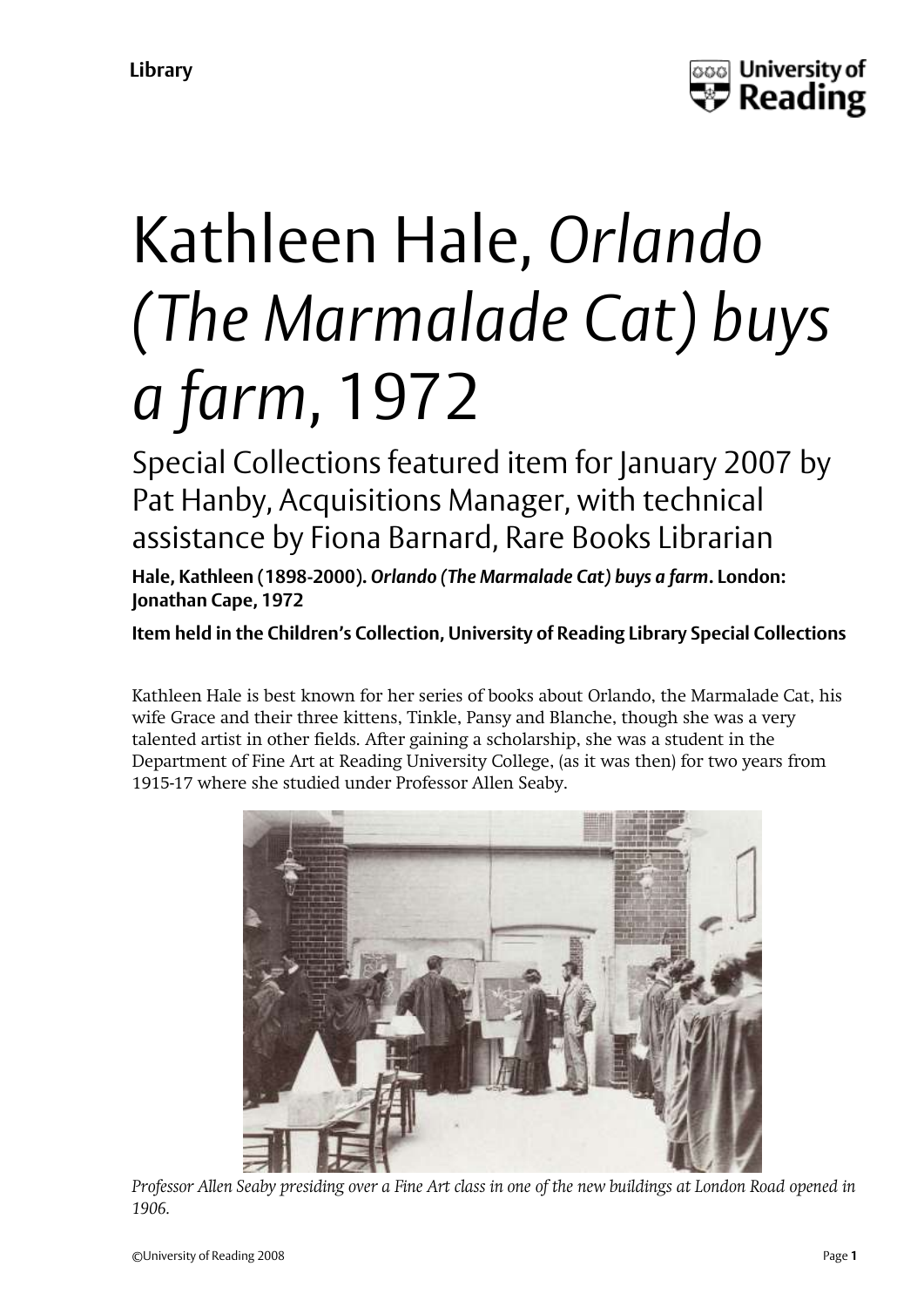She describes him in her autobiography as "a wry old man, brittle with rheumatism, but as cheerful and alert as a bird". He taught her how to make woodcuts, at which she worked very hard late into the evening, being turned out of the studio by the caretaker when locking up.



She lived in St Andrew's Hall [*above*], and as well as her art classes spent much time at the University farm, escaping through a ground floor window at about 6 am to cycle to Lane End Farm [*below*], at Shinfield about 2 miles away, getting back in time for prayers. She also spent Saturday afternoons spudding thistles at sixpence an hour, to supplement her scholarship. She had always had a keen interest in animals, as is very evident in the Orlando books, particularly in the story, *Orlando buys a farm*.



Orlando was based on a family pet, a ginger cat [*shown below, with Kathleen Hale*] much beloved of Kathleen's elder son, Peregrine. The cat was named after a little ginger-haired Italian boy whom they encountered in Tuscany. Many incidents in the books were taken from family experiences, and the character of Orlando himself was based on her husband, Douglas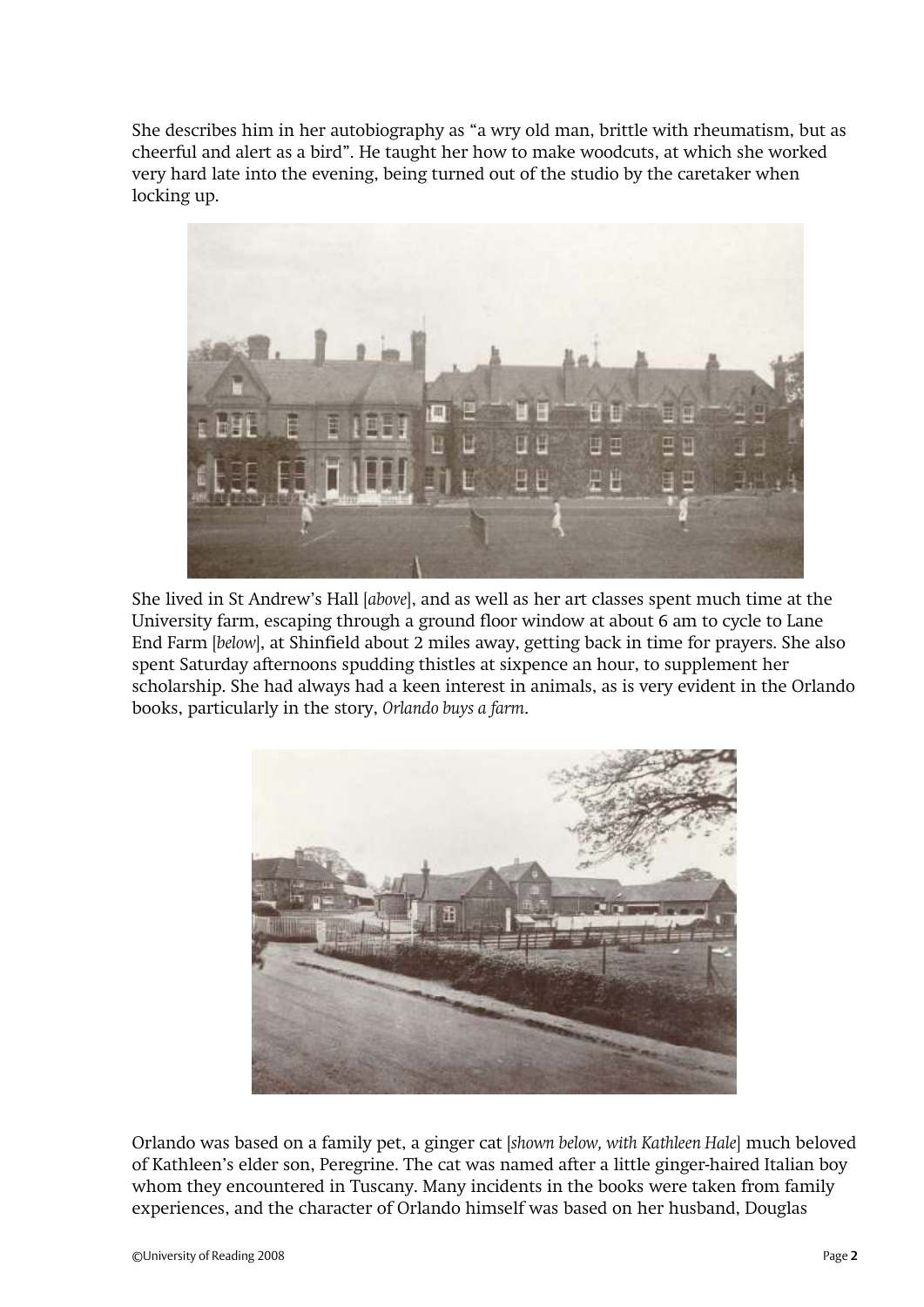MacClean. Tinkle, the black kitten, took on many of the character traits of his inventor when young, and Grace is how she would have liked to be herself.



There were not very many good books for children when her sons were small, so she often invented her own stories for them. She was encouraged to write these down, and knowing that children enjoyed large books which they could spread open on the floor, she designed her first two Orlando books, which – after a few rejections – were published by Country Life. The work of lithographing the illustrations was so time-consuming that after the first book she learnt the process herself and did this at home to save on costs.

She took great pleasure in creating books which appealed on several levels. There is far more in her illustrations than appears at first glance, often including details which are not mentioned in the text, and there are verbal jokes that would not be obvious at once to a small child, but would be appreciated by the adult reader.



*Orlando buys a farm* has many such examples. It is the story of an impulse buy as a birthday present for the kittens – on a birthday picnic they come across a farm for sale, and Orlando's urgent telegram to Master produces the requisite finance for the purchase. The family move in, though they first have to entice out the animals who have moved in and taken over. Right from the beginning, we find plenty of verbal jokes. Tinkle sees a pair of antlers on the wall and is puzzled. He wonders if these are the horns of a "Dilemma" that grown-ups talk about so much.

Orlando, discussing how to persuade the sheepdog to move from the farmer's wife's bed, says that the language a dog understands best is "doggerel" – whereupon Tinkle produces a couple of verses which have the immediate result of sending the dog off to find the sheep. Later, when Tinkle is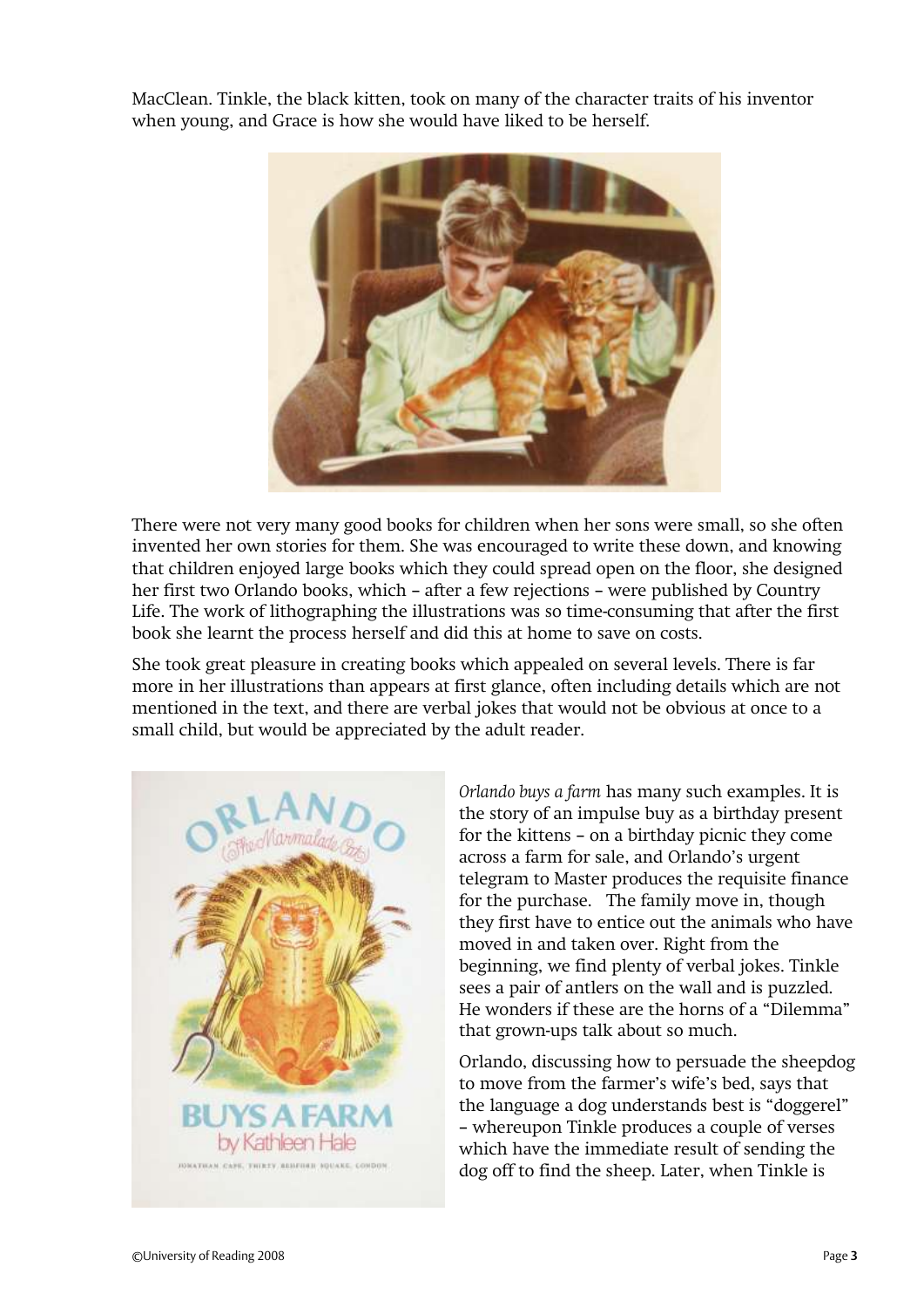"helping" his mother to make butter in the dairy, on being scolded for eating the butter he says he was only licking it into shape.

To add interest, some of the pictures are drawn from unusual angles, such as the one where Grace is spring-cleaning the pigsty, which is shown from above, as is the picture of the cows in their stalls [*below*].



There are many delightful pictures of the cats doing everyday farming jobs, such as the double page spread on pages 8-9 [*below*], where we see Orlando and Grace side by side on a stool, milking a cow, Blanche feeding the hens, and Pansy grooming a horse. Tinkle is the exception – he is on the cowshed roof, apparently stalking the weathercock.

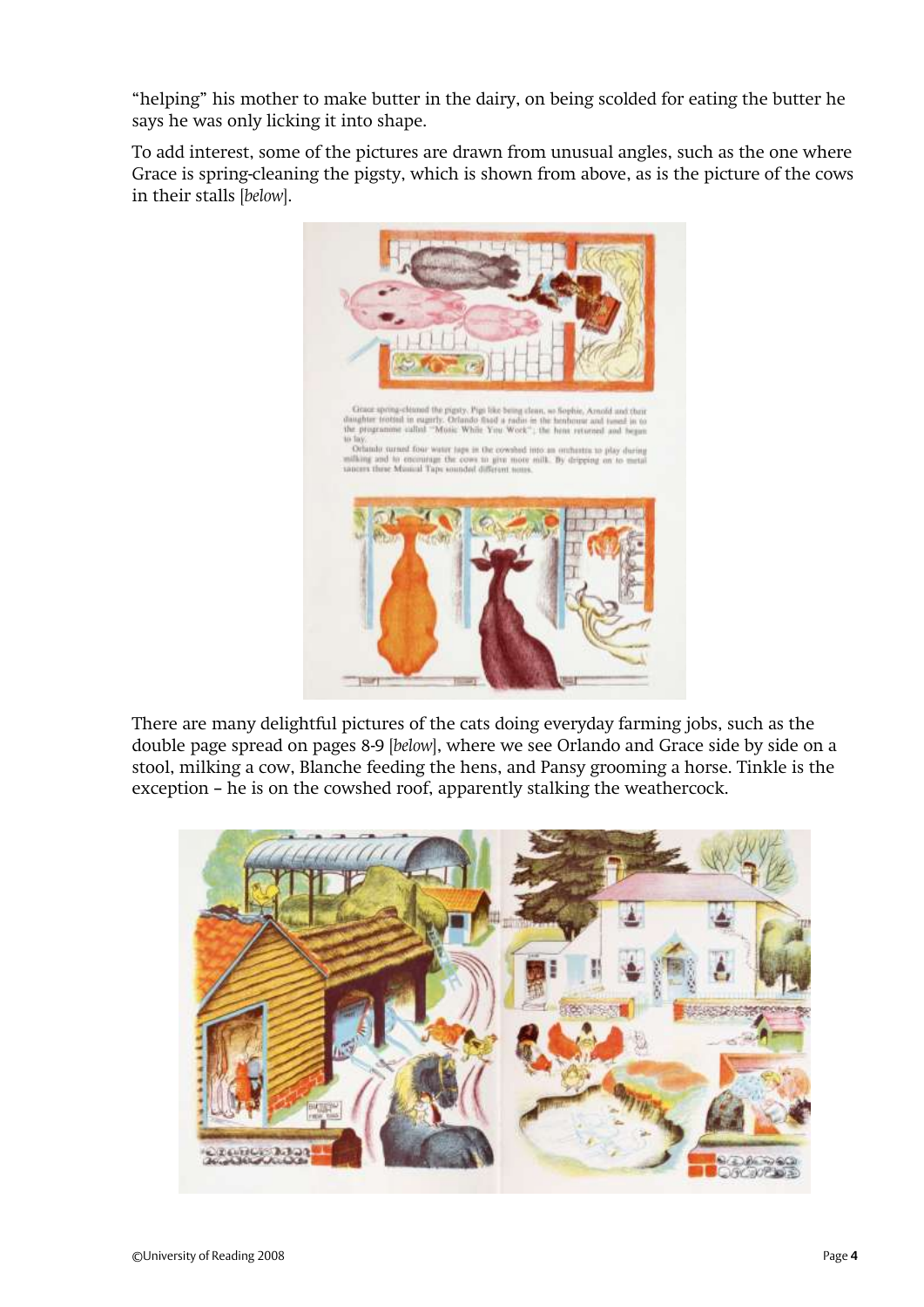The pictures frequently elaborate a brief text – the picture of sheep shearing on page 14 [*below*] is very detailed, but the text is short. We are told that the kittens played with the clipped wool, but not what they did. Looking at the picture, we see that Tinkle has given himself a white wool beard, and clutching a stick, is pretending to be a bent old man. Pansy and Blanche are being smart ladies swathed in wool coats.



A midnight trip to market shows Orlando helping several animals who prove useful to him in return. The rear light on the cart fails, and on being ordered by a policeman to rectify the situation, Orlando improvises by using glow-worms which had got in among the vegetables by mistake, with the promise that he will get them home safely afterwards. A snake who is frightened that he will fall down a drain in town comes in useful to replace the broken string on a bunch of carrots. "Done" said the snake in a twisted kind of voice'. A hedgehog who is frightened of motors - being afraid he will become a puncture - is used to prod Vulcan, the horse, into wakefulness. Once they arrive at the market, Grace decorates her hat with the snake, the hedgehog, and the glow-worms to keep them all safe until they return home. The snake remains tied around the hedgehog, "dreaming of how to make both ends meet". At the end of the busy day at the market, they all fall asleep quickly, Tinkle, Pansy and Blanche each in a slipper, Orlando and Grace in bed, and Vulcan in striped pyjamas in his stable, having left his shoes outside to be cleaned – a delightful picture of four horseshoes in a row.

The next excitement is the Cattle and Vegetable Show [*below*], at which Orlando and Grace win gold medals for all their exhibits, including a cow with bows in its ears, a pig with a sash round its waist and a sheep with a bow in its tail. The very detailed picture of the prizegiving shows Orlando and Grace side by side with tails entwined, and Orlando patting Joseph the sheepdog. Although Pansy and Blanche are easily found, one on each shoulder of the farmer's wife, one has to look harder at the picture to find Tinkle, climbing up a curtain behind "Royalty" who is giving out the prizes.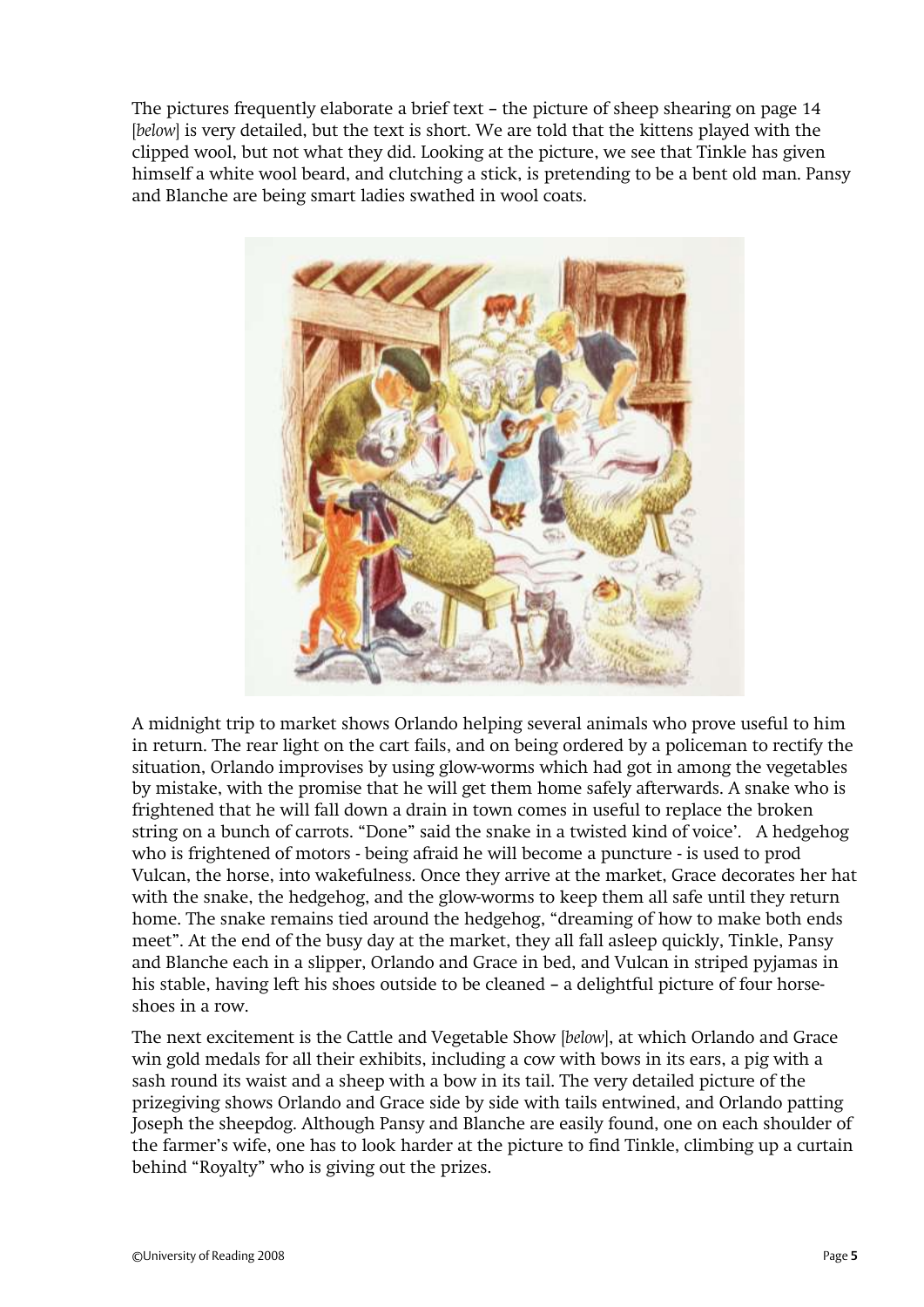

Continuing through the seasons, we come to harvest time and fruit picking [*below],* and as well as the cats climbing trees to pick apples, there is a pathetic little picture of Tinkle clutching his tummy having eaten too many fruit-flies, and another of a pale-blue Blanche who has been stung by a wasp on her tail, and has been bathed in blue-bag to ease the pain. Seeing the swelling at the tip of her tail, she fancies herself as a very unusual poodle-cat.

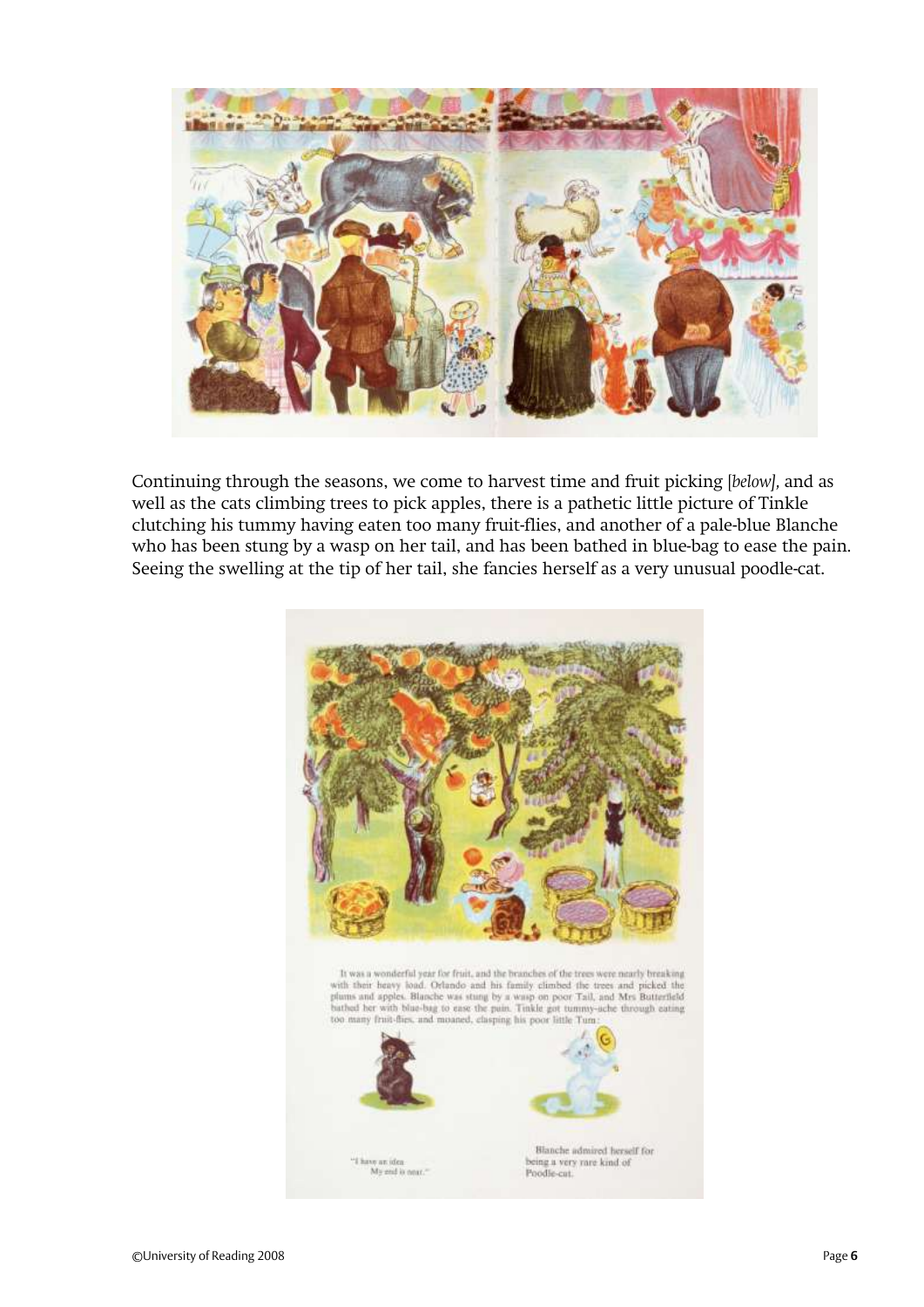After the winter – a quiet time on the farm - we come to spring. Pansy has an adventure, being mistaken for a brood of chickens by a short-sighted hen and has to be rescued by Grace with a feather broom. Orlando lives in the shepherd's caravan during the lambing season [*below*] – this is another picture where the kittens are hard to spot. Eventually we see Blanche lying behind a lamb as white as she is, Tinkle by a black-faced sheep, and Pansy is almost under the fleece of another sheep. One can imagine small children having great fun looking for them all.



The book ends with a cosy domestic scene [*below*] - Orlando and Grace sit by the fire with Joseph the sheepdog, with a bone and a fish backbone in front of them. Looking more closely at this picture, we see that once again there is an unusual angle. The edges of the fire grate in the foreground, with the shovel and poker, show that we are looking from inside the fireplace at the animals on the hearth.

*Orlando buys a farm* is a delightful example of a book for children which has been created by an author with an obvious enthusiasm for her work, writing and illustrating the books as well as the not inconsiderable work of lithographing the 128 plates required for each fullsized Orlando book – around 5 months' work each time.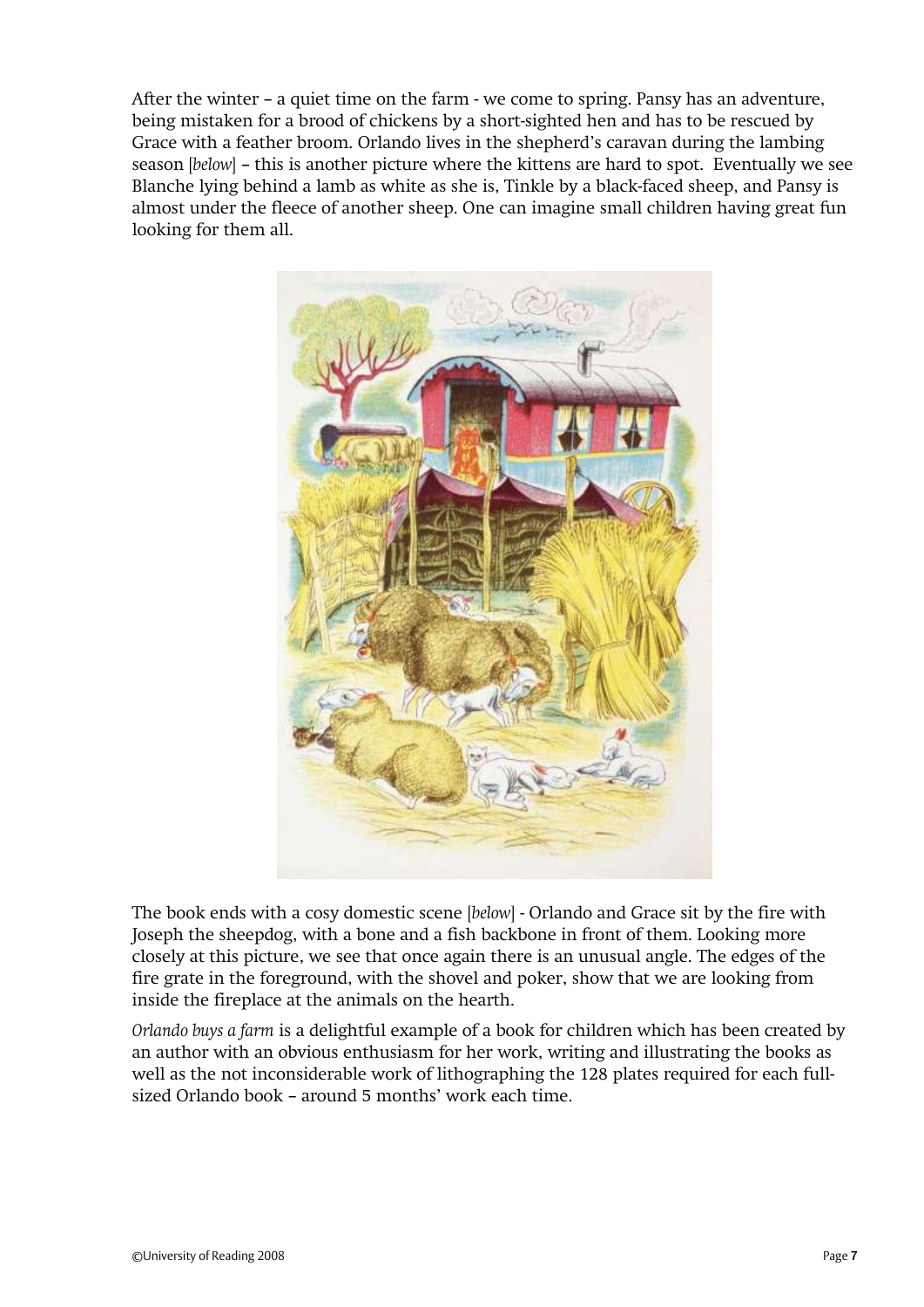

The copy held by Reading University Library was donated by Kathleen Hale herself, along with several others, and is a 1972 reprint by Jonathan Cape of the original Country Life edition of 1942. More recently it has been reprinted by Frederick Warne. As well as copies of a number of her books in this collection, the Library also holds other Kathleen Hale material. There is correspondence in both the Allen and Unwin, and Chatto and Windus archives, and in the Miscellaneous Prints Collection there is a portfolio of coloured prints from wood blocks by members of the School of Art which includes two items by Kathleen Hale. In the recently acquired Royle archive there are paste-ups of some of the Orlando books, and a number of Christmas and birthday cards featuring Orlando and his family.

In 2002, the University used an adaptation of a Kathleen Hale illustration for the official University Christmas card [*below*], the original of which was included in an exhibition of her work held at the Gekoski Gallery in 1995.



In May 1978, in her eightieth year, Kathleen Hale made a return visit to St Andrew's Hall, an occasion that was documented in the University Bulletin with an article and photograph [*below*].

It is fitting that with the recent move of the Children's Collection, with the rest of the Rare Books and Archives collections, to the new Special Collections Service on Redlands Road, those wishing to see the Orlando books – and other Kathleen Hale material – will be able to do so in the new Reading Room, in the former St Andrew's Hall where Kathleen lived when a student here 90 years ago.